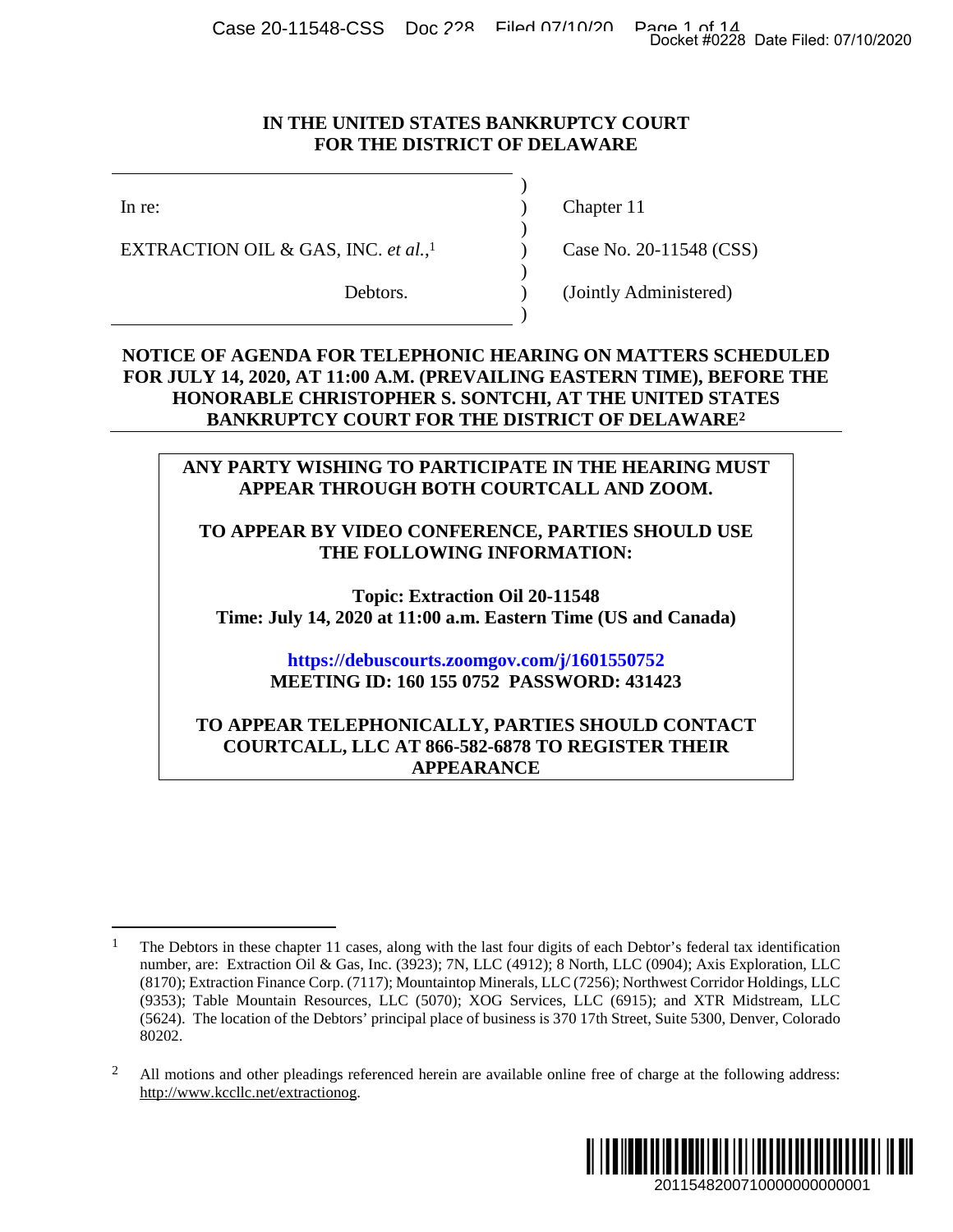# **I. UNCONTESTED MATTERS:**

1. Debtors' Motion for Entry of Interim and Final Orders (I) Authorizing the Debtors to (A) Continue to Operate Their Cash Management System, (B) Honor Certain Prepetition Obligations Related Thereto, (C) Maintain Existing Business Forms, and (D) Perform Intercompany Transactions and (II) Granting Related Relief [[Docket No. 4](https://www.kccllc.net/extractionog/document/2011548200614000000000013); filed June 15, 2020]

> Objection Deadline: June 30, 2020 at 4:00 p.m. (ET), *extended to July 12, 2020 at 5:00 p.m. for the Official Committee of Unsecured Creditors*

Objections Received:

- A. Informal comments received from the Office of the United States Trustee
- B. Informal comments received from the Official Committee of Unsecured **Creditors**

- A. Proposed Bridge Order Granting Cash Management Motion, Wages Motion, and DIP Financing Motion on a Limited Basis in Order to Allow the Continuation of Certain Practices [[Docket No. 17](https://www.kccllc.net/extractionog/document/2011548200615000000000009); filed June 15, 2020]
- B. Bridge Order Granting Cash Management Motion, Wages Motion, and DIP Financing Motion on a Limited Basis in Order to Allow the Continuation of Certain Practices [[Docket No. 44;](https://www.kccllc.net/extractionog/document/2011548200615000000000038) entered June 15, 2020]
- C. Notice of filing of Proposed Redacted Version of Exhibit B and C to Debtors' Motion for Entry of Interim and Final Orders (I) Authorizing the Debtors to (A) Continue to Operate Their Cash Management System, (B) Honor Certain Prepetition Obligations Related Thereto, (C) Maintain Existing Business Forms, and (D) Perform Intercompany Transactions and (II) Granting Related Relief [[Docket No. 55;](https://www.kccllc.net/extractionog/document/2011548200615000000000050) filed June 15, 2020]
- D. Interim Order (I) Authorizing the Debtors to (A) Continued to Operate Their Cash Management System, (B) Honor Certain Prepetition Obligations Related Thereto, (C) Maintain Existing Business Forms, and (D) Perform Intercompany Transactions and (II) Granting Related Relief [\[Docket No.](https://www.kccllc.net/extractionog/document/2011548200616000000000057)  [82; entered June 16, 2020\]](https://www.kccllc.net/extractionog/document/2011548200616000000000057)
- E. Notice of (A) Entry of Interim Order (I) Authorizing the Debtors to (A) Continued to Operate Their Cash Management System, (B) Honor Certain Prepetition Obligations Related Thereto, (C) Maintain Existing Business Forms, and (D) Perform Intercompany Transactions and (II) Granting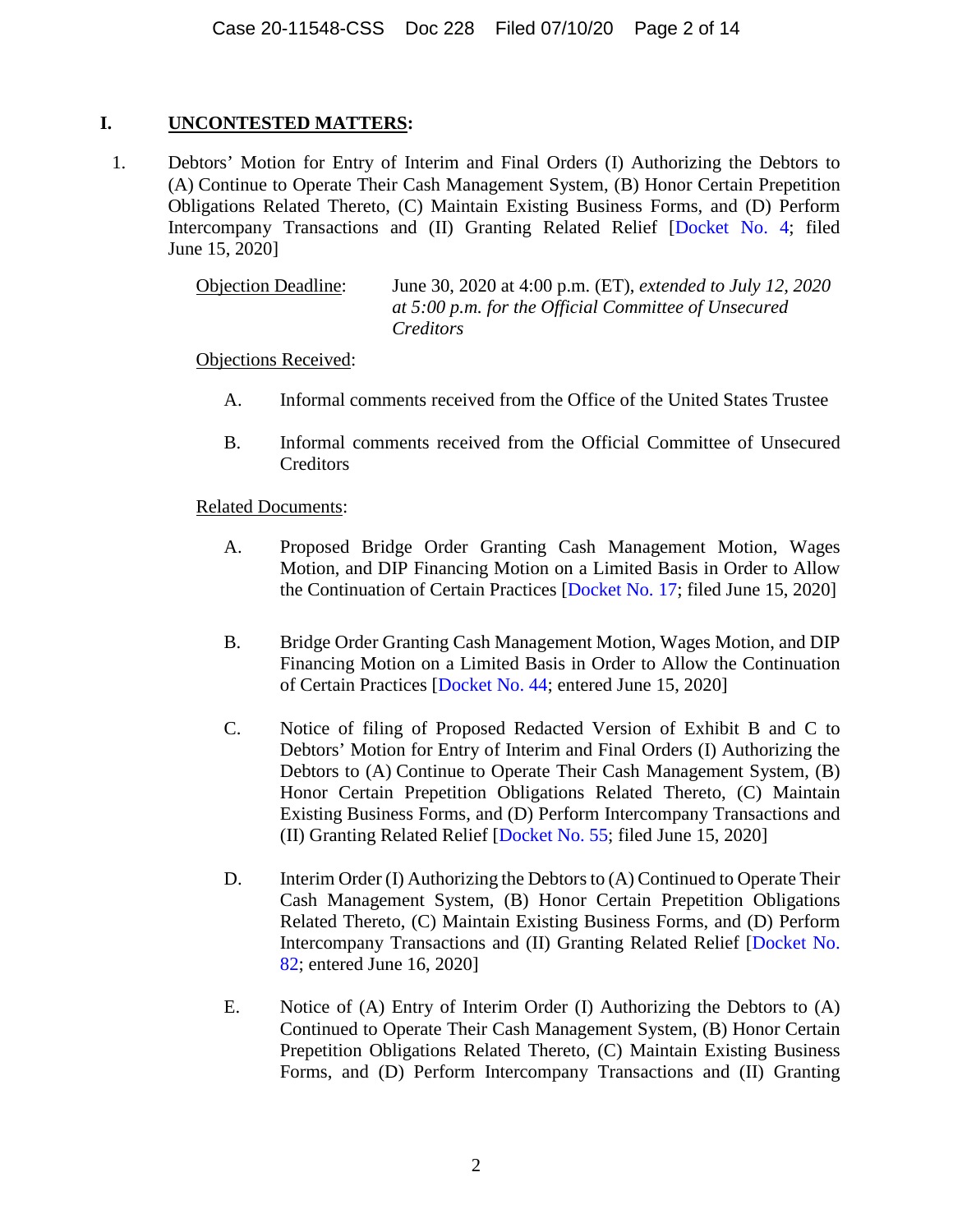Related Relief and (B) Final Hearing Thereon [\[Docket No. 100](https://www.kccllc.net/extractionog/document/2011548200617000000000006); filed June 17, 2020]

- Status: The Debtors intend to file a certification of counsel resolving the informal comments to the final order.
- 2. Debtors' Motion for Entry of Interim and Final Orders (I) Authorizing the Debtors to (A) Pay Prepetition Wages, Salaries, Other Compensation, and Reimbursable Expenses and (B) Continue Employee Benefits Programs and (II) Granting Related Relief [[Docket No. 6;](https://www.kccllc.net/extractionog/document/2011548200614000000000016) filed June 15, 2020]

Objection Deadline: June 30, 2020 at 4:00 p.m. (ET), *extended to July 12, 2020 at 5:00 p.m. for the Official Committee of Unsecured Creditors*

Objections Received:

- A. Informal comments received from the Office of the United States Trustee
- B. Informal comments received from the Official Committee of Unsecured **Creditors**

- A. Bridge Order Granting Cash Management Motion, Wages Motion, and DIP Financing Motion on a Limited Basis in Order to Allow the Continuation of Certain Practices [[Docket No. 44;](https://www.kccllc.net/extractionog/document/2011548200615000000000038) entered June 15, 2020]
- B. Interim Order (I) Authorizing the Debtors to (A) Pay Prepetition Wages, Salaries, Other Compensation, and Reimbursable Expenses and (B) Continue Employee Benefits Programs and (II) Granting Related Relief [[Docket No. 84](https://www.kccllc.net/extractionog/document/2011548200616000000000059); entered June 16, 2020]
- C. Notice of (A) Entry of Interim Order (I) Authorizing the Debtors to (A) Pay Prepetition Wages, Salaries, Other Compensation, and Reimbursable Expenses and (B) Continue Employee Benefits Programs and (II) Granting Related Relief, and (B) Final Hearing Thereon [\[Docket No. 102;](https://www.kccllc.net/extractionog/document/2011548200617000000000008) filed June 17, 2020]
- Status: The Debtors intend to file a certification of counsel resolving the informal comments to the final order.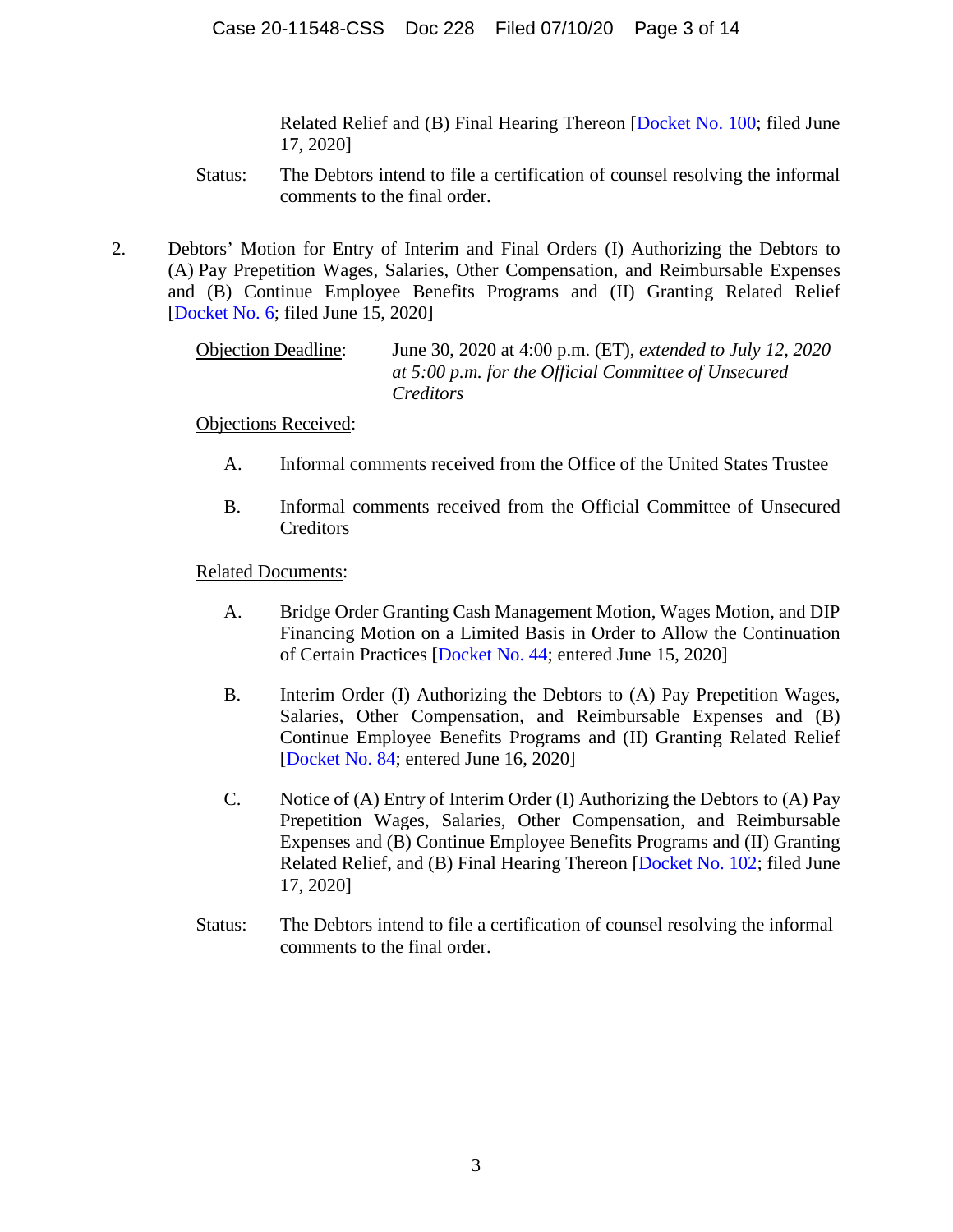3. Debtors' Motion for Entry of Interim and Final Orders (I) Authorizing Continuation of Prepetition Hedging Agreements, (II) Authorizing Entry into and Performance Under Postpetition Hedging Agreements, (III) Providing Superpriority Administrative Expense Status in Respect of Postpetition Hedging Agreements, (IV) Modifying the Automatic Stay and (V) Granting Related Relief [[Docket No. 9;](https://www.kccllc.net/extractionog/document/2011548200615000000000001) filed June 15, 2020]

> Objection Deadline: June 30, 2020 at 4:00 p.m. (ET), *extended to July 12, 2020 at 5:00 p.m. for the Official Committee of Unsecured Creditors*

Objections Received:

- A. Informal comments received from the Office of the United States Trustee
- B. Informal comments received from the Official Committee of Unsecured **Creditors**

- A. Declaration of James M. Grady in Support of the Debtors' Motion for Entry of Interim and Final Orders (I) Authorizing Continuation of Prepetition Hedging Agreements, (II) Authorizing Entry into and Performance Under Postpetition Hedging, Agreements, (III) Providing Superpriority Administrative Expense Status in Respect of Postpetition Hedging Agreements, (IV) Modifying the Automatic Stay and (V) Granting Related Relief [\[Docket No. 42;](https://www.kccllc.net/extractionog/document/2011548200615000000000036) filed June 15, 2020]
- B. Interim Order (I) Authorizing Continuation of Prepetition Hedging Agreements, (II) Authorizing Entry into and Performance Under Postpetition Hedging Agreements, (III) Providing Superpriority Administrative Expense Status in Respect of Postpetition Hedging Agreements, (IV) Modifying the Automatic Stay and (V) Granting Related Relief [\[Docket No. 87;](https://www.kccllc.net/extractionog/document/2011548200616000000000061) entered June 16, 2020]
- C. Notice of (A) Entry of Interim Order (I) Authorizing Continuation of Prepetition Hedging Agreements, (II) Authorizing Entry into and Performance Under Postpetition Hedging Agreements, (III) Providing Superpriority Administrative Expense Status in Respect of Postpetition Hedging Agreements, (IV) Modifying the Automatic Stay and (V) Granting Related Relief, and (B) Final Hearing Thereon [\[Docket No. 105;](https://www.kccllc.net/extractionog/document/2011548200617000000000011) filed June 15, 2020]
- Status: The Debtors intend to file a certification of counsel with a revised form of final order.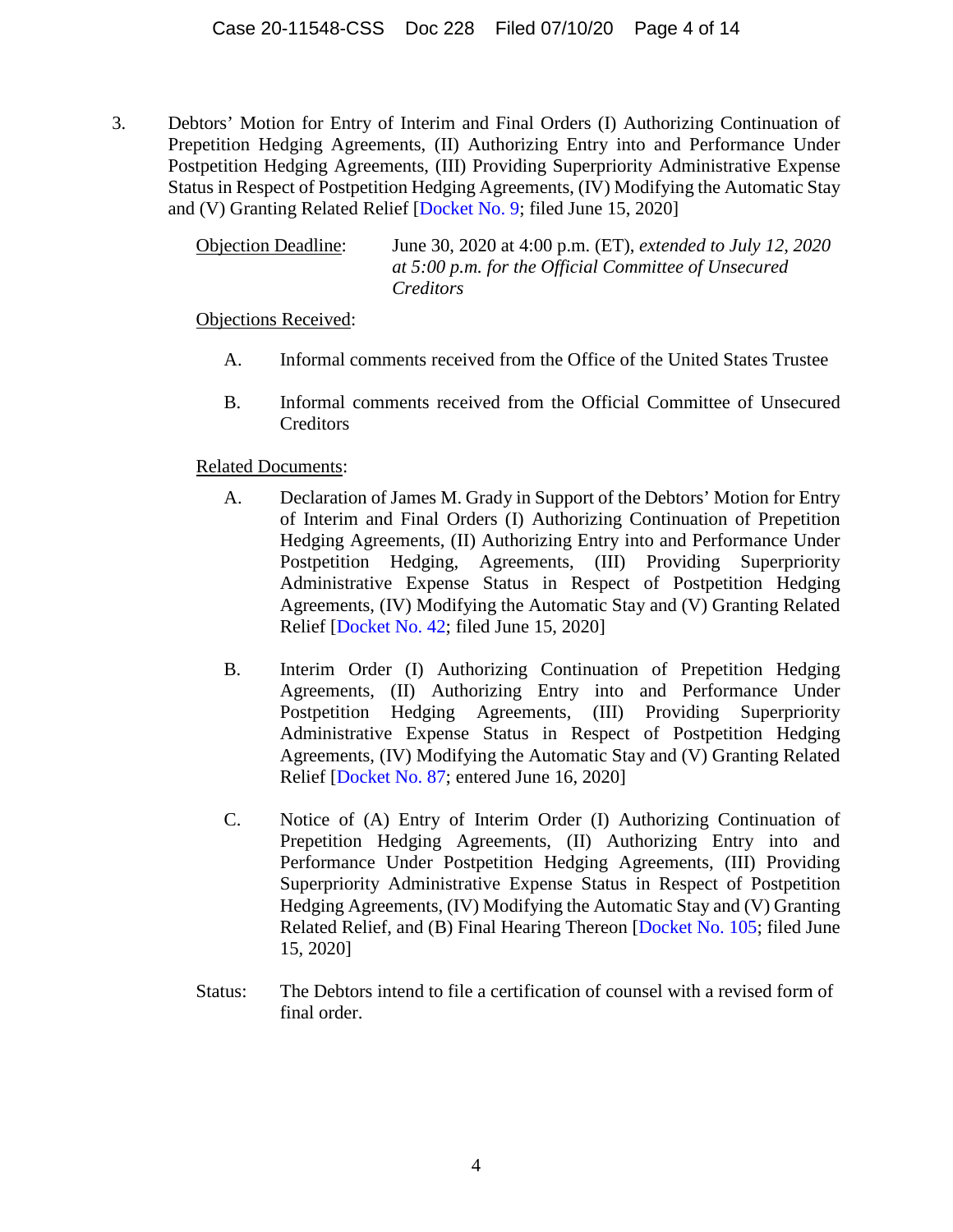4. Debtors' Motion for Entry of Interim and Final Orders (I) Approving Notification and Hearing Procedures for Certain Transfers of and Declarations of Worthlessness with Respect to Common Shares or Preferred Shares, and (II) Granting Related Relief [[Docket No. 10;](https://www.kccllc.net/extractionog/document/2011548200615000000000002) filed June 15, 2020]

> Objection Deadline: June 30, 2020 at 4:00 p.m. (ET), *extended to July 12, 2020 at 5:00 p.m. for the Official Committee of Unsecured Creditors*

Objections Received:

- A. Informal comments received from the Office of the United States Trustee
- B. Informal comments received from the Official Committee of Unsecured **Creditors**

Related Documents:

- A. Interim Order (I) Approving Notification and Hearing Procedures for Certain Transfers of and Declarations of Worthlessness with Respect to Common Shares or Preferred Shares, and (II) Granting Related Relief; and (B) Final Hearing Thereon [[Docket No. 88;](https://www.kccllc.net/extractionog/document/2011548200616000000000063) entered June 16, 2020]
- B. Notice of (A) Entry of Interim Order (I) Approving Notification and Hearing Procedures for Certain Transfers of and Declarations of Worthlessness with Respect to Common Shares or Preferred Shares, and (II) Granting Related Relief; and (B) Final Hearing Thereon [[Docket No.](https://www.kccllc.net/extractionog/document/2011548200617000000000012)  [106, filed June 17, 2020\]](https://www.kccllc.net/extractionog/document/2011548200617000000000012)
- Status: The Debtors intend to file a certification of counsel with a revised form of final order.
- 5. Debtors' Motion Seeking Entry of Interim and Final Orders (I) Authorizing the Debtors to (A) File a Consolidated List of Creditors in Lieu of Submitting a Separate Mailing Matrix for Each Debtor, (B) File Consolidated List of the Debtors' Thirty Largest Unsecured Creditors, and (C) Redact Certain Personal Identification Information, and (II) Granting Related Relief [[Docket No. 20](https://www.kccllc.net/extractionog/document/2011548200615000000000012); filed June 15, 2020]

| <b>Objection Deadline:</b> | June 30, 2020 at 4:00 p.m. (ET), <i>extended to July 12</i> , 2020 |
|----------------------------|--------------------------------------------------------------------|
|                            | at 5:00 p.m. for the Official Committee of Unsecured               |
|                            | Creditors                                                          |

Objections Received:

A. Informal comments received from the Office of the United States Trustee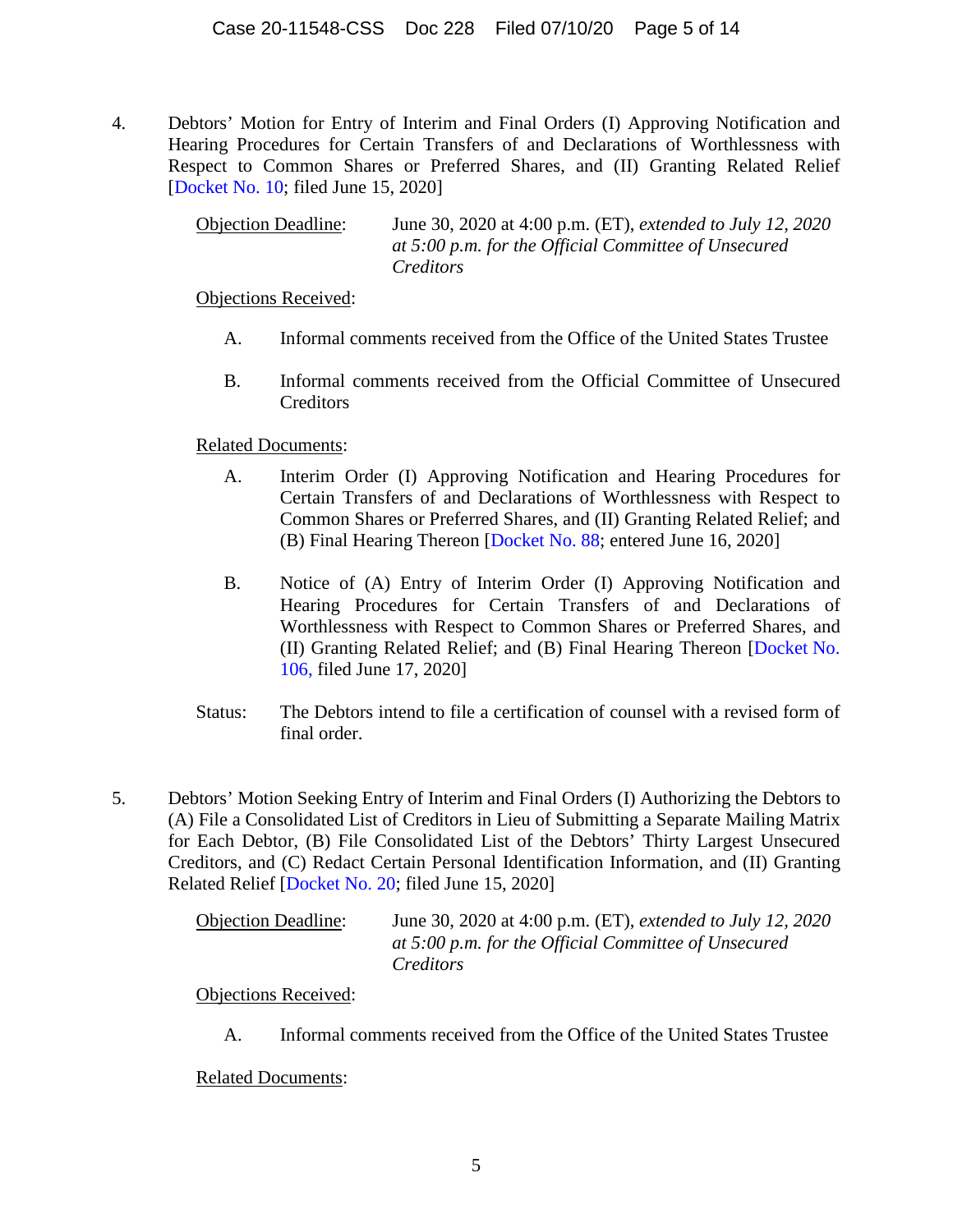- A. Notice of Filing of Proposed Redacted Version of the Creditor Matrix [[Docket No. 15](https://www.kccllc.net/extractionog/document/2011548200615000000000007); filed June 15, 2020]
- B. Interim Order (I) Authorizing the Debtors to (A) File a Consolidated List of Creditors in Lieu of Submitting a Separate Mailing Matrix for Each Debtor, (B) File Consolidated List of the Debtors' Thirty Largest Unsecured Creditors, and (C) Redact Certain Personal Identification Information, and (II) Granting Related Relief [[Docket No. 93;](https://www.kccllc.net/extractionog/document/2011548200616000000000068) entered June 16, 2020]
- C. Notice of (A) Entry of Interim Order (I) Authorizing the Debtors to (A) File a Consolidated List of Creditors in Lieu of Submitting a Separate Mailing Matrix for Each Debtor, (B) File Consolidated List of the Debtors' Thirty Largest Unsecured Creditors, and (C) Redact Certain Personal Identification Information, and (II) Granting Related Relief; and (B) Final Hearing Thereon [[Docket No. 109](https://www.kccllc.net/extractionog/document/2011548200617000000000015); filed June 17, 2020]
- Status: The Debtors intend to file a certification of no objection to the proposed form of final order.

# **II. CONTESTED MATTERS GOING FORWARD:**

6. Debtors' Motion for Entry of Interim and Final Orders (I) Authorizing the Payment of Specified Trade Claims, (II) Confirming Administrative Expensive Priority of Outstanding Orders, and (III) Granting Related Relief [[Docket No. 5;](https://www.kccllc.net/extractionog/document/2011548200614000000000015) filed June 15, 2020]

> Objection Deadline: June 30, 2020 at 4:00 p.m. (ET), *extended to July 12, 2020 at 5:00 p.m. for the Official Committee of Unsecured Creditors*

Objections Received:

- A. Informal comments received from the Office of the United States Trustee
- B. Informal comments received from the Official Committee of Unsecured **Creditors**

- A. Interim Order (I) Authorizing the Payment of Specified Trade Claims, (II) Confirming Administrative Expensive Priority of Outstanding Orders, and (III) Granting Related Relief [[Docket No. 83;](https://www.kccllc.net/extractionog/document/2011548200616000000000058) entered June 16, 2020]
- B. Notice of (A) Entry of Interim Order (I) Authorizing the Payment of Specified Trade Claims, (II) Confirming Administrative Expensive Priority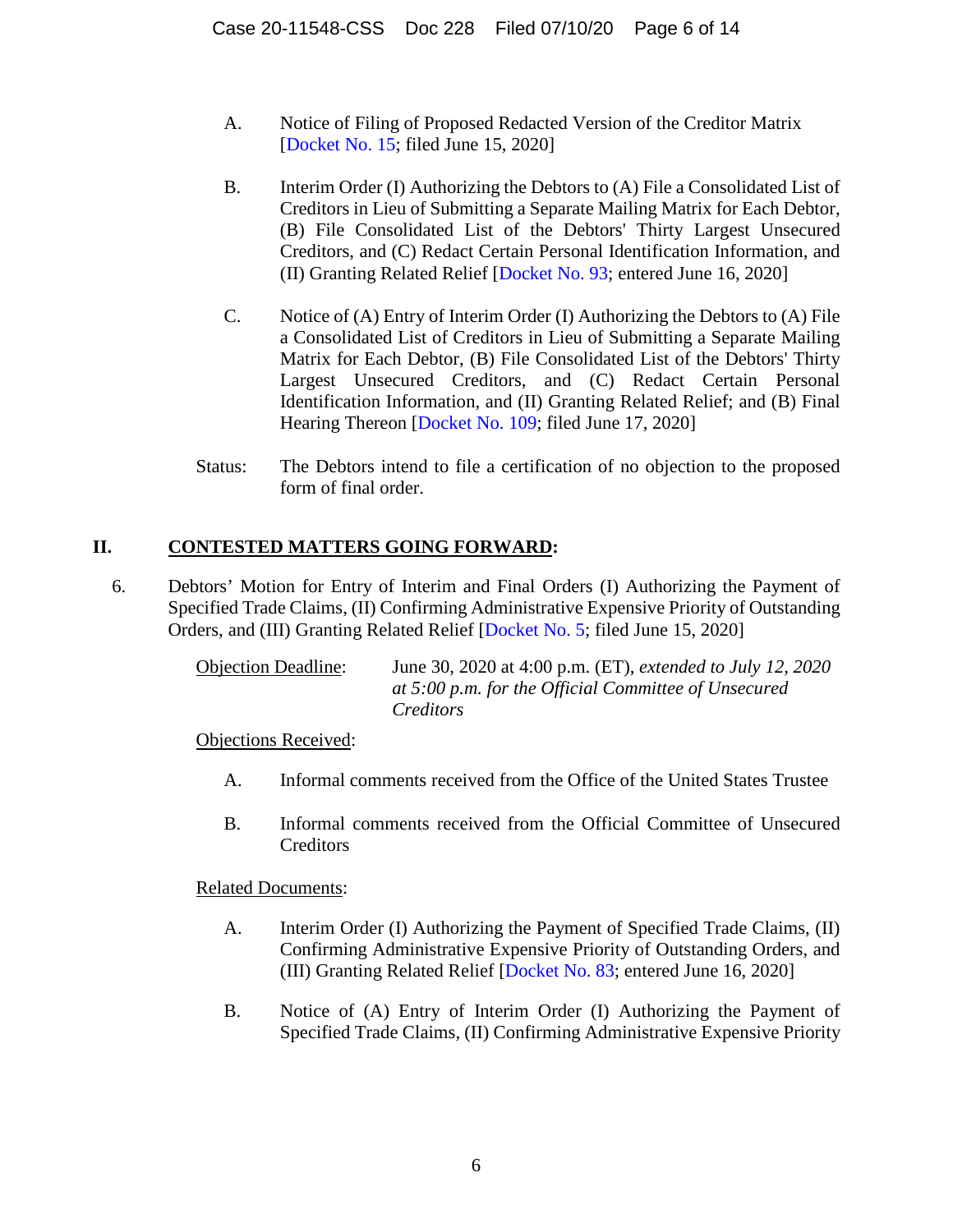of Outstanding Orders, and (III) Granting Related Relief, and (B) Final Hearing Thereon [[Docket No. 101](https://www.kccllc.net/extractionog/document/2011548200617000000000007); filed June 17, 2020]

Status: This matter is going forward.

7. Debtors' Motion for Entry of Interim and Final Orders (I) Authorizing the Payment of Certain Prepetition and Postpetition Taxes and Fees and (II) Granting Related Relief [[Docket No. 8](https://www.kccllc.net/extractionog/document/2011548200614000000000018); filed June 15, 2020]

> Objection Deadline: June 30, 2020 at 4:00 p.m. (ET), *extended to July 12, 2020 at 5:00 p.m. for the Official Committee of Unsecured Creditors*

# Objections Received:

- A. Informal comments received from the Office of the United States Trustee
- B. Informal comments received from the Official Committee of Unsecured Creditors

Related Documents:

- A. Interim Order (I) Authorizing the Payment of Certain Prepetition and Postpetition Taxes and Fees and (II) Granting Related Relief [\[Docket No.](https://www.kccllc.net/extractionog/document/2011548200616000000000062)  [86; entered June 16, 2020\]](https://www.kccllc.net/extractionog/document/2011548200616000000000062)
- B. Notice of (A) Entry of Interim Order (I) Authorizing the Payment of Certain Prepetition and Postpetition Taxes and Fees and (II) Granting Related Relief [[Docket No. 103](https://www.kccllc.net/extractionog/document/2011548200617000000000009); filed June 17, 2020]

Status: This matter is going forward.

8. Debtors' Motion for Entry of Interim and Final Orders (I) Authorizing Payment of (A) Mineral Payments, (B) Working Interest Disbursements, and (C) Joint Interest Billings and (II) Granting Related Relief [[Docket No. 12](https://www.kccllc.net/extractionog/document/2011548200615000000000004); filed June 15, 2020]

> Objection Deadline: June 30, 2020 at 4:00 p.m. (ET), *extended to July 12, 2020 at 5:00 p.m. for the Official Committee of Unsecured Creditors*

- A. Informal comments received from the Office of the United States Trustee
- B. Informal comments received from the Official Committee of Unsecured Creditors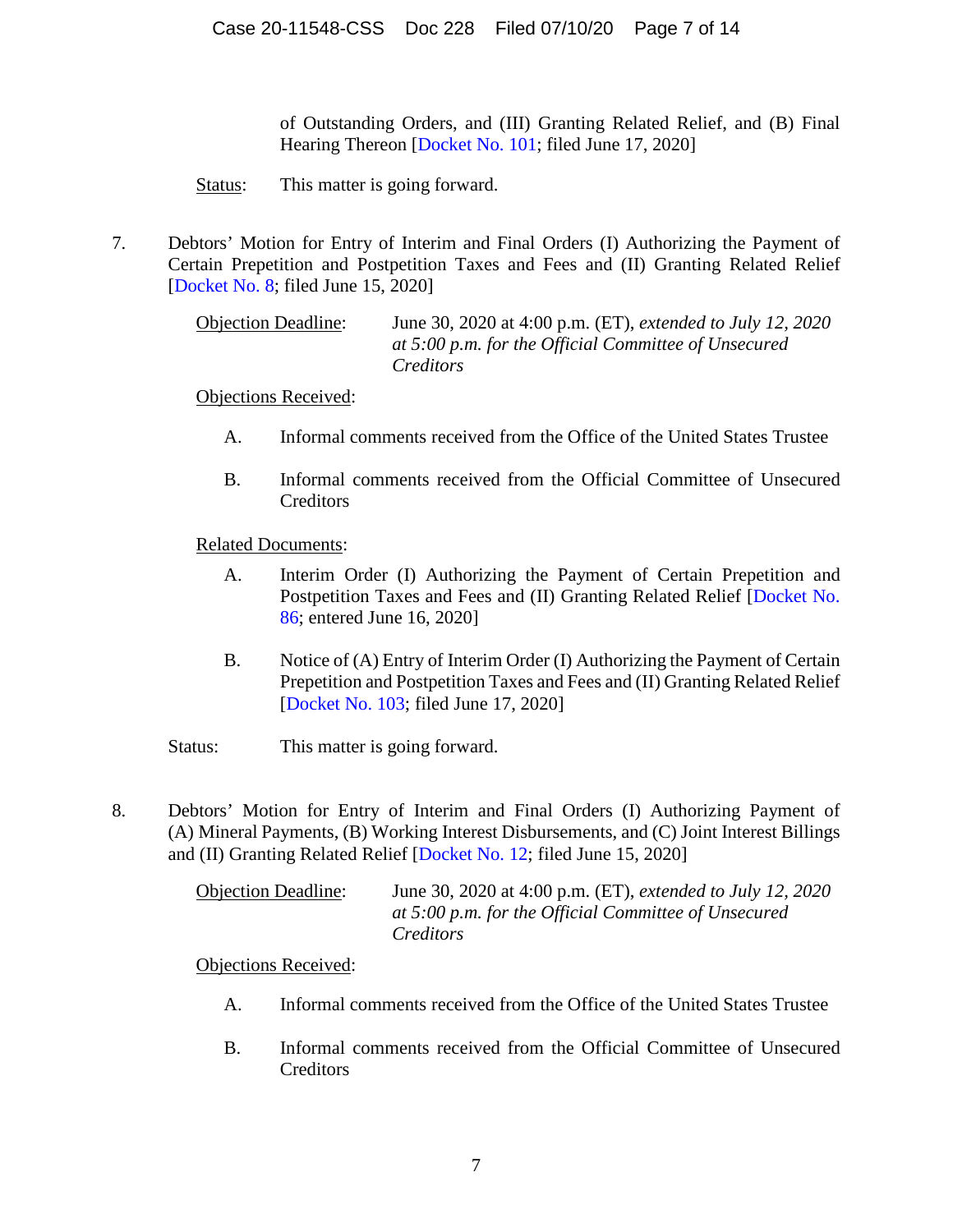- A. Interim Order (I) Authorizing Payment of (A) Mineral Payments, (B) Working Interest Disbursements, and (C) Joint Interest Billings and (II) Granting Related Relief; and (B) Final Hearing Thereon [\[Docket No. 90;](https://www.kccllc.net/extractionog/document/2011548200616000000000065) entered June 16, 2020]
- B. Notice of (A) Entry of Interim Order (I) Authorizing Payment of (A) Mineral Payments, (B) Working Interest Disbursements, and (C) Joint Interest Billings and (II) Granting Related Relief, and (B) Final Hearing Thereon [[Docket No. 107](https://www.kccllc.net/extractionog/document/2011548200617000000000013); filed June 17, 2020]

Status: The matter is going forward.

9. Debtors' Omnibus Motion for Entry of an Order (I) Authorizing Rejection of Unexpired Leases of Nonresidential Real Property and Executory Contracts Effective as of the Dates Specified Herein and (II) Granting Related Relief [[Docket No. 14](https://www.kccllc.net/extractionog/document/2011548200615000000000006); filed June 15, 2020]

| <b>Objection Deadline:</b> | June 30, 2020 at 4:00 p.m. (ET), <i>extended to July 12</i> , 2020 |
|----------------------------|--------------------------------------------------------------------|
|                            | at 5:00 p.m. for the Official Committee of Unsecured               |
|                            | Creditors                                                          |

- A. Informal comments received from the Office of the United States Trustee
- B. Informal comments received from the Official Committee of Unsecured **Creditors**
- C. **SEALED** REP Processing LLC's Preliminary Objection to the Debtors' Omnibus Motion for Entry of an Order (I) Authorizing Rejection of Unexpired Leases of Nonresidential Real Property and Executory Contracts Effective as of the Dates Specified Herein and (II) Granting Related Relief [Docket No. 157; filed June 30, 2020]
- D. REP Processing LLC's Preliminary Objection to the Debtors' Omnibus Motion for Entry of an Order (I) Authorizing Rejection of Unexpired Leases of Nonresidential Real Property and Executory Contracts Effective as of the Dates Specified Herein and (II) Granting Related Relief [\[Docket No. 158;](https://www.kccllc.net/extractionog/document/2011548200630000000000007) filed June 30, 2020]
- E. Limited Objection of DCP Operating Company, LP (f/k/a DCP Midstream, LP) and Joinder to Objection to the Debtors' Motion Seeking Entry of an Order (I) Authorizing and Approving Procedures to Reject or Assume Executory contracts and Unexpired Leases and (II) Granting Related Relief [[Docket No. 171](https://www.kccllc.net/extractionog/document/2011548200701000000000011); filed July 1, 2020]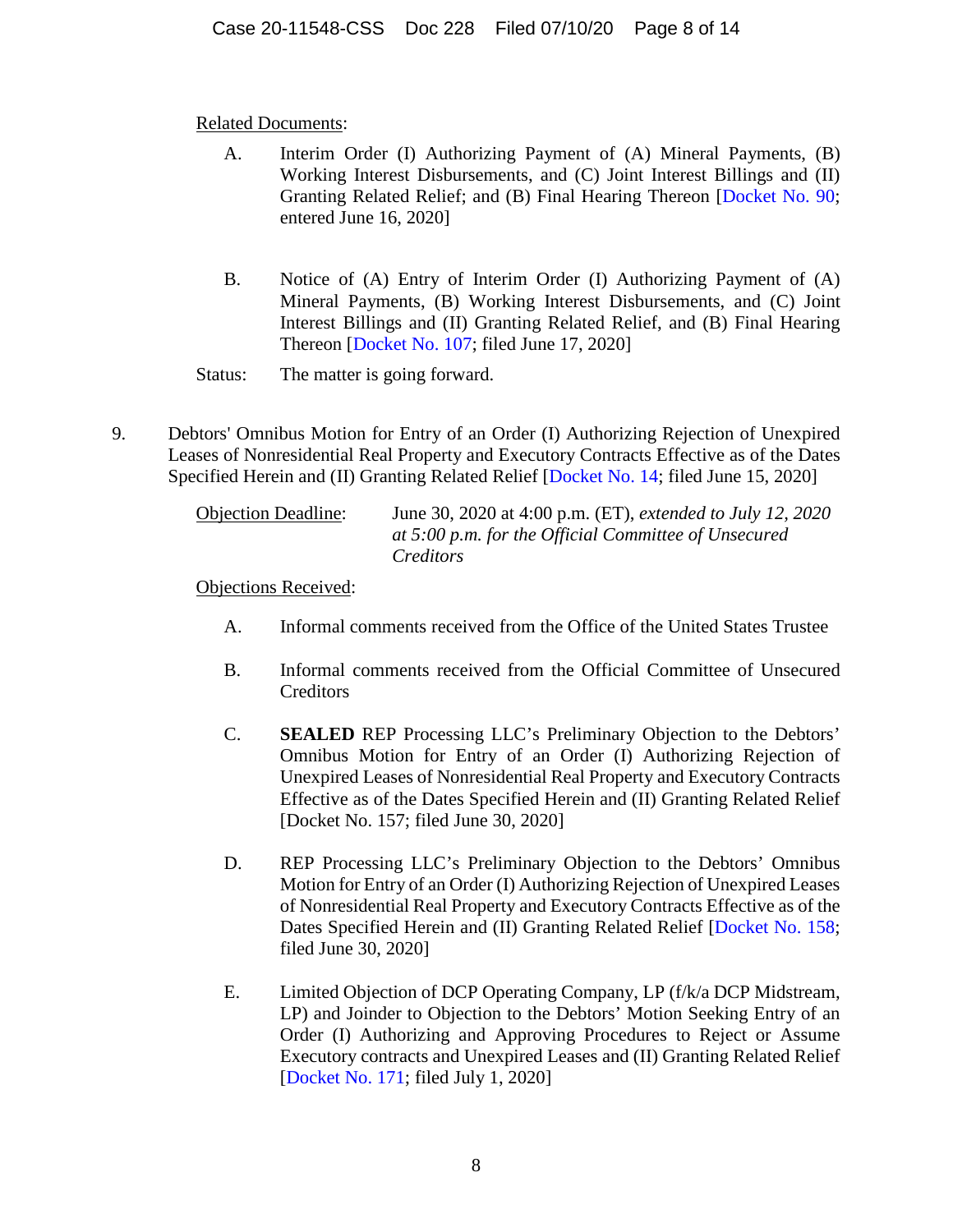- F. Motion for Entry of an Order Authorizing REP Processing LLC's Preliminary Objection to the Debtors' Omnibus Motion for Entry of an Order (I) Authorizing Rejection of Unexpired Leases of Nonresidential Real Property and Executory Contracts Effective as of the Dates Specified Herein and (II) Granting Related Relief [\[Docket No. 202](https://www.kccllc.net/extractionog/document/2011548200702000000000030); filed June 30, 2020]
- G. Notice of Filing of Proposed Redacted Version of REP Processing LLC's Preliminary Objection to the Debtors' Omnibus Motion for Entry of an Order (I) Authorizing Rejection of Unexpired Leases of Nonresidential Real Property and Executory Contracts Effective as of the Dates Specified Herein and (II) Granting Related Relief [\[Docket No. 203](https://www.kccllc.net/extractionog/document/2011548200702000000000031); filed June 30, 2020]

- A. Notice of Motion and Hearing Regarding Debtors' Omnibus Motion for Entry of an Order (I) Authorizing Rejection of Unexpired Leases of Nonresidential Real Property and Executory Contracts Effective as of the Dates Specified Herein and (II) Granting Related Relief [\[Docket No. 110;](https://www.kccllc.net/extractionog/document/2011548200617000000000016) filed June 17, 2020]
- Status: The Debtors are continuing the hearing with respect to the objections A-E and intend to file a certification of counsel submitting a revised form of order.
- 10. Debtors' Motion for Entry of Interim and Final Orders (I) Approving the Debtors' Proposed Adequate Assurance of Payment for Future Utility Services, (II) Prohibiting Utility Companies from Altering, Refusing, or Discontinuing Services, (III) Approving the Debtors' Proposed Procedures for Resolving Additional Adequate Assurance Requests, and (IV) Granting Related Relief [[Docket No. 16;](https://www.kccllc.net/extractionog/document/2011548200615000000000008) filed June 15, 2020]

Objection Deadline: June 30, 2020 at 4:00 p.m. (ET), *extended to July 12, 2020 at 5:00 p.m. for the Official Committee of Unsecured Creditors*

- A. Informal comments received from the Office of the United States Trustee
- B. Informal comments received from the Official Committee of Unsecured **Creditors**
- C. United Power, Inc.'s Omnibus Limited Objection to Debtors' (I) Utilities Motion and (II) Postpetition Financing Motion [\[Docket No. 167](https://www.kccllc.net/extractionog/document/2011548200701000000000007); filed July 1, 2020]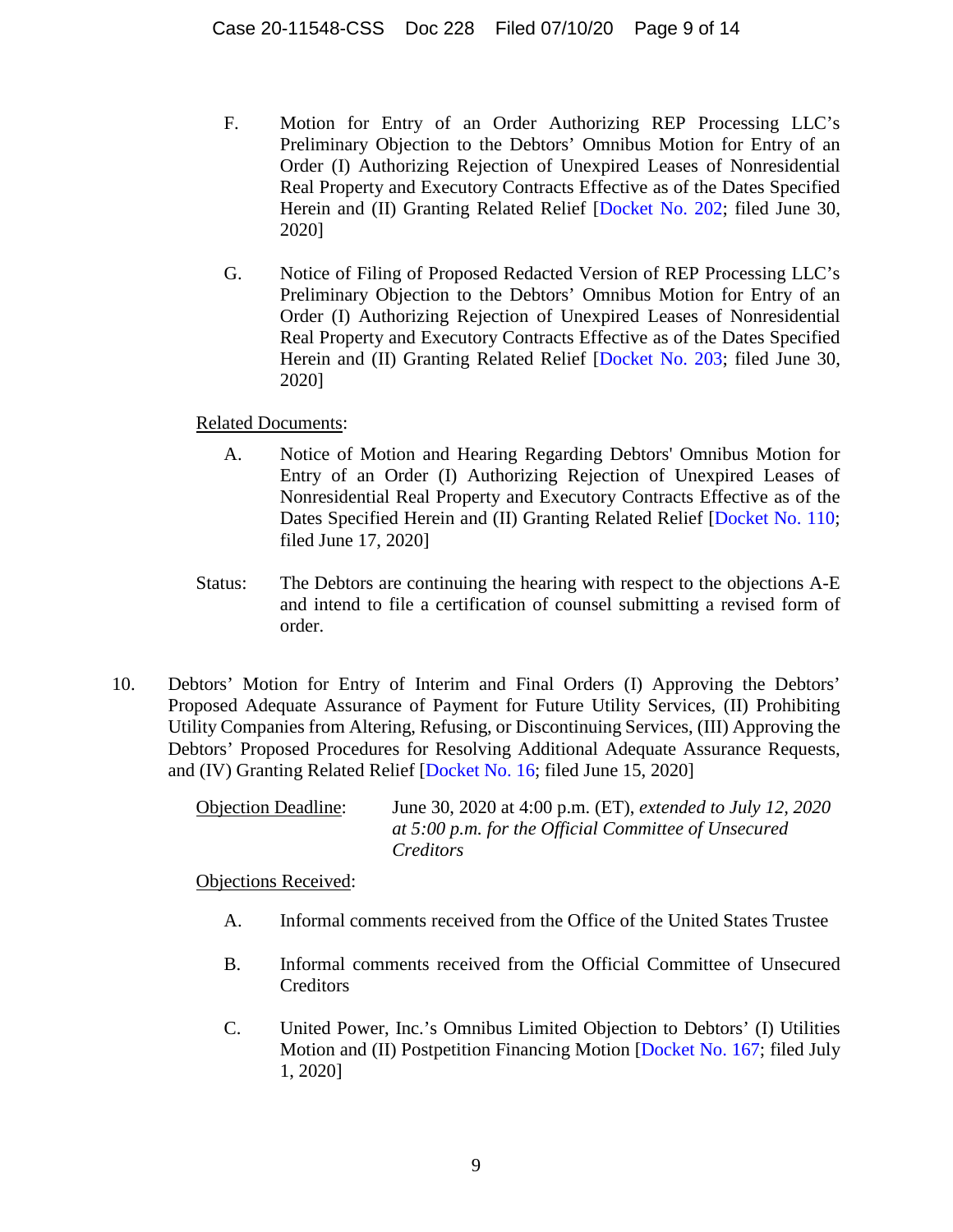- A. Interim Order (I) Approving the Debtors' Proposed Adequate Assurance of Payment for Future Utility Services, (II) Prohibiting Utility Companies from Altering, Refusing, or Discontinuing Services; (III) Approving the Debtors' Proposed Procedures for Resolving Additional Adequate Assurance Requests, and (IV) Granting Related Relief [\[Docket No. 92](https://www.kccllc.net/extractionog/document/2011548200616000000000067); entered June 16, 2020]
- B. Notice of (A) Entry of Interim Order (I) Approving the Debtors' Proposed Adequate Assurance of Payment for Future Utility Services, (II) Prohibiting Utility Companies from Altering, Refusing, or Discontinuing Services; (III) Approving the Debtors' Proposed Procedures for Resolving Additional Adequate Assurance Requests, and (IV) Granting Related Relief; and (B) Final Hearing Thereon [\[Docket No. 108;](https://www.kccllc.net/extractionog/document/2011548200617000000000014) filed June 17, 2020]
- Status: The Debtors have resolved the formal objection and intend to file a certification of counsel submitting a revised form of final order.
- 11. Debtors' Motion for Entry of Interim and Final Orders (I) Authorizing the Debtors to (A) Obtain Postpetition Financing and (B) Utilize Cash Collateral, (II) Granting Liens and Superpriority Administrative Expense Claims, (III) Granting Adequate Protection, (IV) Modifying the Automatic Stay, (V) Scheduling a Final Hearing, and (VI) Granting Related Relief [[Docket No. 40](https://www.kccllc.net/extractionog/document/2011548200615000000000033); filed June 15, 2020]

| <b>Objection Deadline:</b> | June 30, 2020 at 4:00 p.m. (ET), extended for the U.S.      |
|----------------------------|-------------------------------------------------------------|
|                            | Trustee to July 1, 2020 at 12:00 p.m., extended to July 12, |
|                            | 2020 at 5:00 p.m. for the Official Committee of Unsecured   |
|                            | <i>Creditors</i>                                            |

- A. Informal comments received from the Office of the United States Trustee
- B. Informal comments received from the Official Committee of Unsecured **Creditors**
- C. Informal comments received from Element Services, LLC
- D. Limited Objection and Reservation of Rights of Liberty Oilfield Services, LLC to the Debtors' Motion for Entry of Interim and Final Orders (I) Authorizing the Debtors to (A) Obtain Postpetition Financing and (B) Utilize Cash Collateral, (II) Granting Liens and Superpriority Administrative Expense Claims, (III) Granting Adequate Protection, (IV) Modifying the Automatic Stay, (V) Scheduling a Final Hearing, and (VI) Granting Related Relief [[Docket No. 159;](https://www.kccllc.net/extractionog/document/2011548200630000000000008) filed June 30, 2020]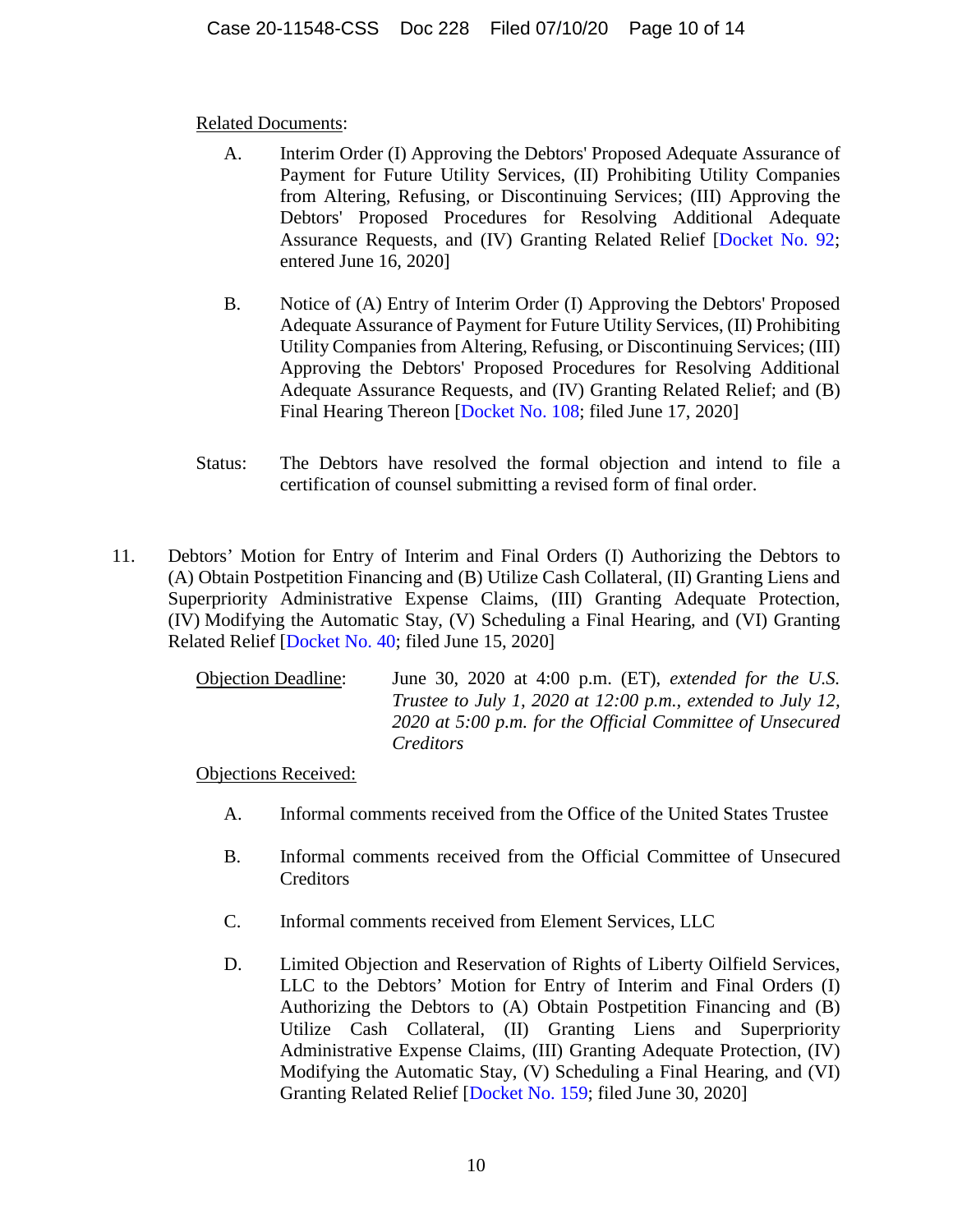- E. Limited Objection of REP Processing LLC to Debtors Motion for Entry of Interim and Final Orders (I) Authorizing the Debtors to (A) Obtain Postpetition Financing and (B) Utilize Cash Collateral, (II) Granting Liens and Superpriority Administrative Expense Claims, (III) Granting Adequate Protection, (IV) Modifying the Automatic Stay, (V) Scheduling a Final Hearing, and (VI) Granting Related Relief [\[Docket No. 160](https://www.kccllc.net/extractionog/document/2011548200630000000000009); filed June 30, 2020]
- F. Limited Objection and Reservation of Rights of the United States Trustee with Respect to a Final Order (I) Authorizing the Debtors to (A) Obtain Postpetition Financing and (B) Utilize Cash Collateral, (II) Granting Liens and Superpriority Administrative Expense Claims, (III) Granting Adequate Protection, (IV) Modifying the Automatic Stay, (V) Scheduling a Final Hearing, and (VI) Granting Related Relief (D.I. 40 & 94) [[Docket No. 161;](https://www.kccllc.net/extractionog/document/2011548200701000000000001) filed July 1, 2020]
- G. United Power, Inc.'s Omnibus Limited Objection to Debtors' (I) Utilities Motion and (II) Postpetition Financing Motion [\[Docket No. 167](https://www.kccllc.net/extractionog/document/2011548200701000000000007); filed July 1, 2020]
- H. Westchester Fire Insurance Company's Response and Objections to Debtors' Motion for Entry of Interim and Final Orders (I) Authorizing the Debtors to (A) Obtain Postpetition Financing and (B) Utilize Cash Collateral, (II) Granting Liens and Superpriority Administrative Expense Claims, (III) Granting Adequate Protection, (IV) Modifying the Automatic Stay, (V) Scheduling a Final Hearing, and (VI) Granting Related Relief [[Docket No. 191](https://www.kccllc.net/extractionog/document/2011548200702000000000013); filed July 2, 2020]
- I. Limited Objection and Reservation of Rights of Cartel Drilling, LLC and Joinder to Objection to the Debtors' Motion for Entry of Interim and Final Orders (I) Authorizing the Debtors to (A) Obtain Postpetition Financing and (B) Utilize Cash Collateral, (II) Granting Liens and Superpriority Administrative Expense Claims, (III) Granting Adequate Protection, (IV) Modifying the Automatic Stay, (V) Scheduling a Final Hearing, and (VI) Granting Related Relief [[Docket No. 212;](https://www.kccllc.net/extractionog/document/2011548200706000000000006) filed July 6, 2020]

- A. **SEALED** Exhibits B and C to the Debtors' Motion for Entry of Interim and Final Orders (I) Authorizing the Debtors to (A) Continue to Operate Their Cash Management System, (B) Honor Certain Prepetition Obligations Related Thereto, (C) Maintain Existing Business Forms, and (D) Perform Intercompany Transactions and (II) Granting Related Relief [Docket No. 41; filed June 15, 2020]
- B. Declaration of James M. Grady in Support of the Debtors' Motion for Entry of Interim and Final Orders (I) Authorizing the Debtors to (A) Obtain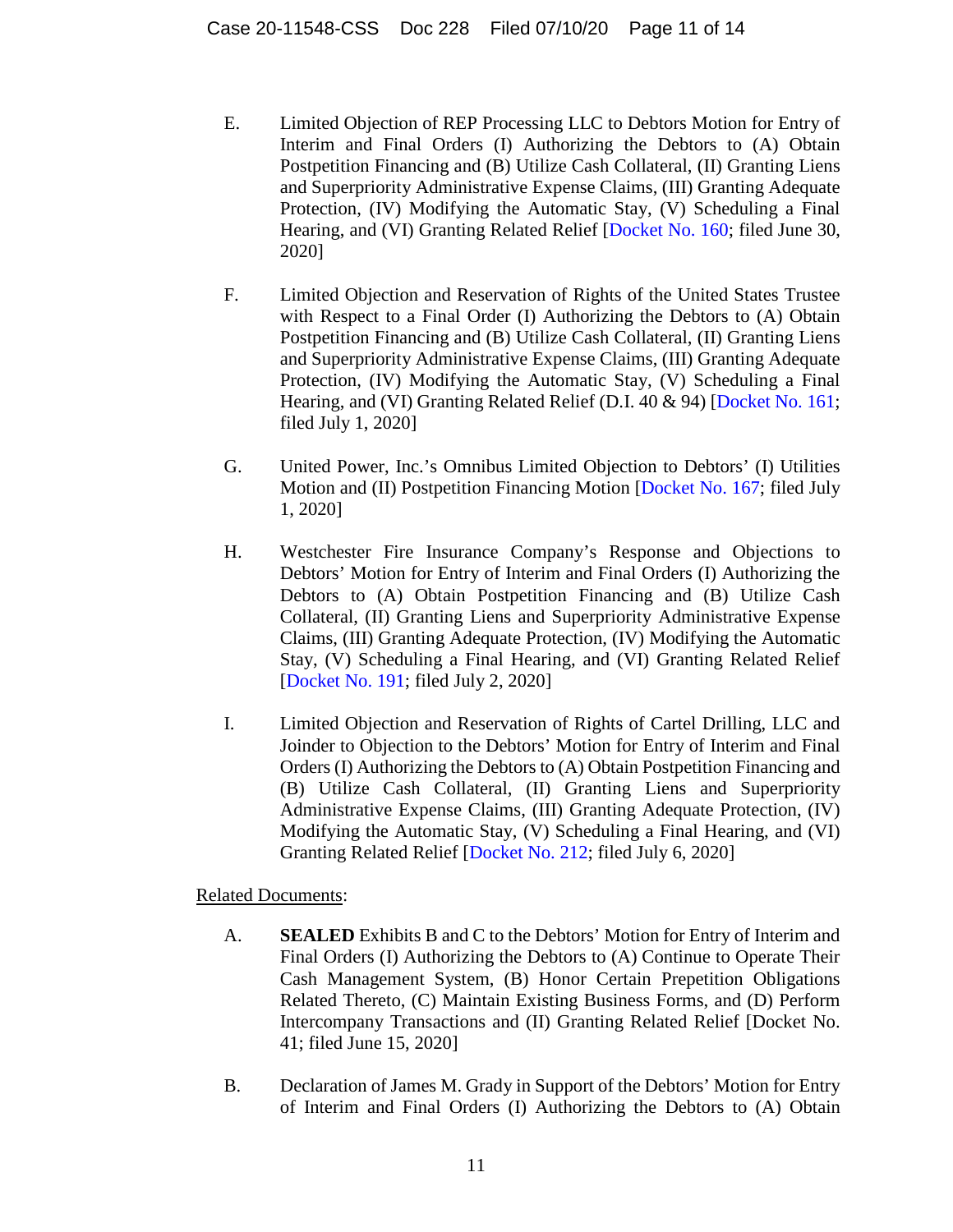Postpetition Financing and (B) Utilize Cash Collateral, (II) Granting Liens and Superpriority Administrative Expense Claims, (III) Granting Adequate Protection, (IV) Modifying the Automatic Stay, (V) Scheduling a Final Hearing, and (VI) Granting Related Relief [\[Docket No. 42;](https://www.kccllc.net/extractionog/document/2011548200615000000000036) filed June 15, 2020]

- C. Declaration of Bassam J. Latif in Support of the Debtors' Motion for Entry of Interim and Final Orders (I) Authorizing the Debtors to (A) Obtain Postpetition Financing and (B) Utilize Cash Collateral, (II) Granting Liens and Superpriority Administrative Expense Claims, (III) Granting Adequate Protection, (IV) Modifying the Automatic Stay, (V) Scheduling a Final Hearing, and (VI) Granting Related Relief [\[Docket No. 43;](https://www.kccllc.net/extractionog/document/2011548200615000000000037) filed June 15, 2020]
- D. Bridge Order Granting Cash Management Motion, Wages Motion, and DIP Financing Motion on a Limited Basis in Order to Allow the Continuation of Certain Practices [[Docket No. 44;](https://www.kccllc.net/extractionog/document/2011548200615000000000038) entered June 15, 2020]
- F. Notice of filing of Proposed Redacted Version of Exhibit B and C to Debtors' Motion for Entry of Interim and Final Orders (I) Authorizing the Debtors to (A) Continue to Operate Their Cash Management System, (B) Honor Certain Prepetition Obligations Related Thereto, (C) Maintain Existing Business Forms, and (D) Perform Intercompany Transactions and (II) Granting Related Relief [[Docket No. 55;](https://www.kccllc.net/extractionog/document/2011548200615000000000050) filed June 15, 2020]
- E. Interim Order (I) Authorizing the Debtors to (A) Obtain Postpetition Financing and Superpriority Administrative Expense Claims, (III) Granting Adequate Protection, (IV) Modifying the Automatic Stay, (IV) Scheduling a Final Hearing, and (V) Granting Related Relief [[Docket No. 94;](https://www.kccllc.net/extractionog/document/2011548200616000000000069) entered June 16, 2020]
- F. Notice of (A) Entry of Interim Order (I) Authorizing the Debtors to (A) Obtain Postpetition Financing and Superpriority Administrative Expense Claims, (III) Granting Adequate Protection, (IV) Modifying the Automatic Stay, (IV) Scheduling a Final Hearing, and (V) Granting Related Relief [[Docket No. 112](https://www.kccllc.net/extractionog/document/2011548200617000000000018); filed June 17, 2020]
- Status: This matter is going forward.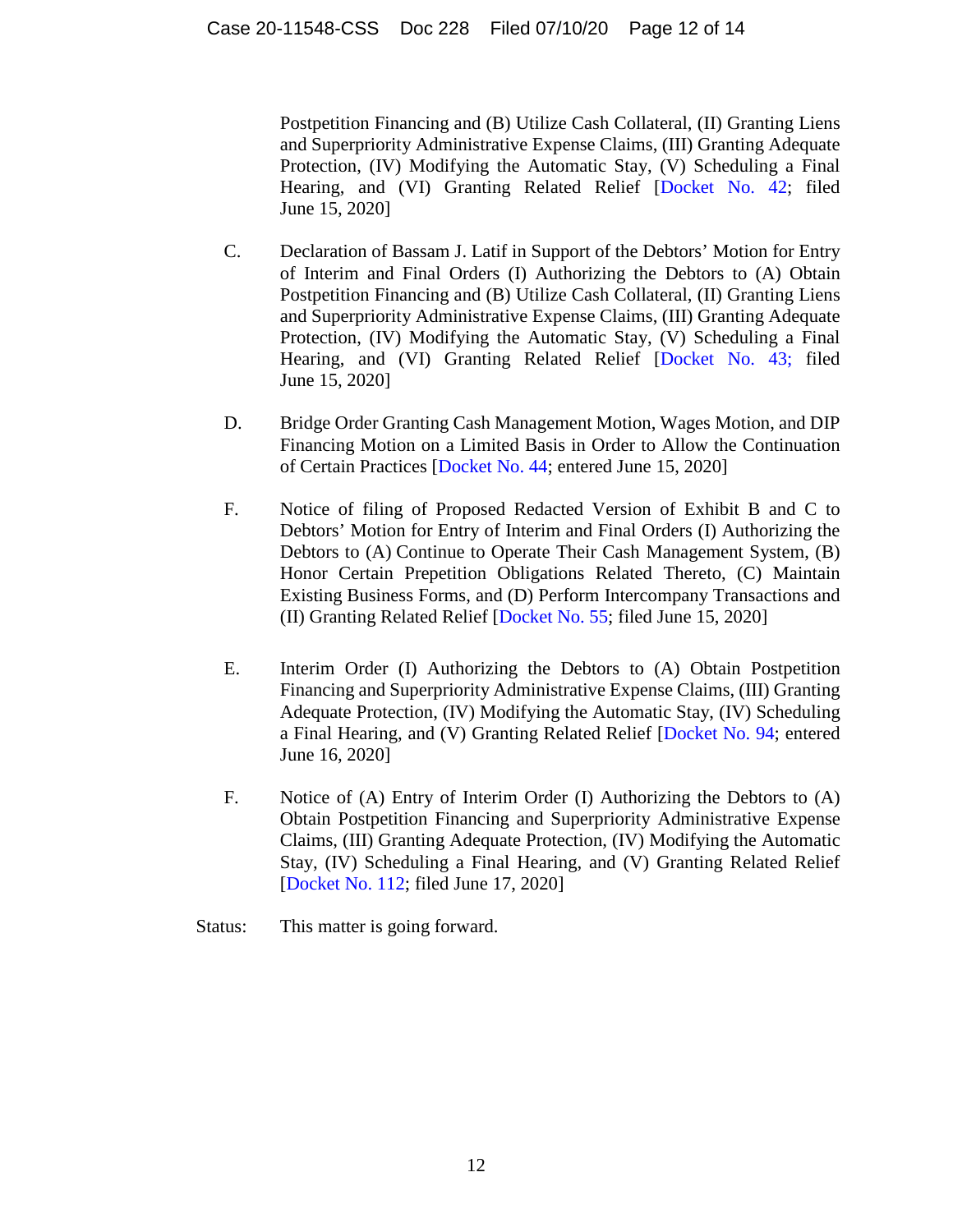12. Debtors' Motion Seeking Entry of an Order (I) Authorizing and Approving Procedures to Reject or Assume Executory Contracts and Unexpired Leases and (II) Granting Related Relief [\[Docket No. 99;](https://www.kccllc.net/extractionog/document/2011548200617000000000005) filed June 17, 2020]

> Objection Deadline: June 30, 2020 at 4:00 p.m. (ET), *extended to July 12, 2020 at 5:00 p.m. for the Official Committee of Unsecured Creditors*

Objections Received:

- A. Informal comments received from the Office of the United States Trustee
- B. Informal comments received from the Official Committee of Unsecured **Creditors**
- C. Limited Objection of DCP Operating Company, LP (f/k/a DCP Midstream, LP) and *Joinder* to *Objection* to the Debtors' Motion Seeking Entry of an Order (I) Authorizing and Approving Procedures to Reject or Assume Executory contracts and Unexpired Leases and (II) Granting Related Relief [[Docket No. 171](https://www.kccllc.net/extractionog/document/2011548200701000000000011); filed July 1, 2020]
- D. Rocky Mountain Midstream LLC's Joinder to the Procedure Objections to the Debtors' Procedures Motion [\[Docket No. 222;](https://www.kccllc.net/extractionog/document/2011548200707000000000013) filed July 7, 2020]

Related Documents: None.

*[Remainder of the page intentionally left blank.]*